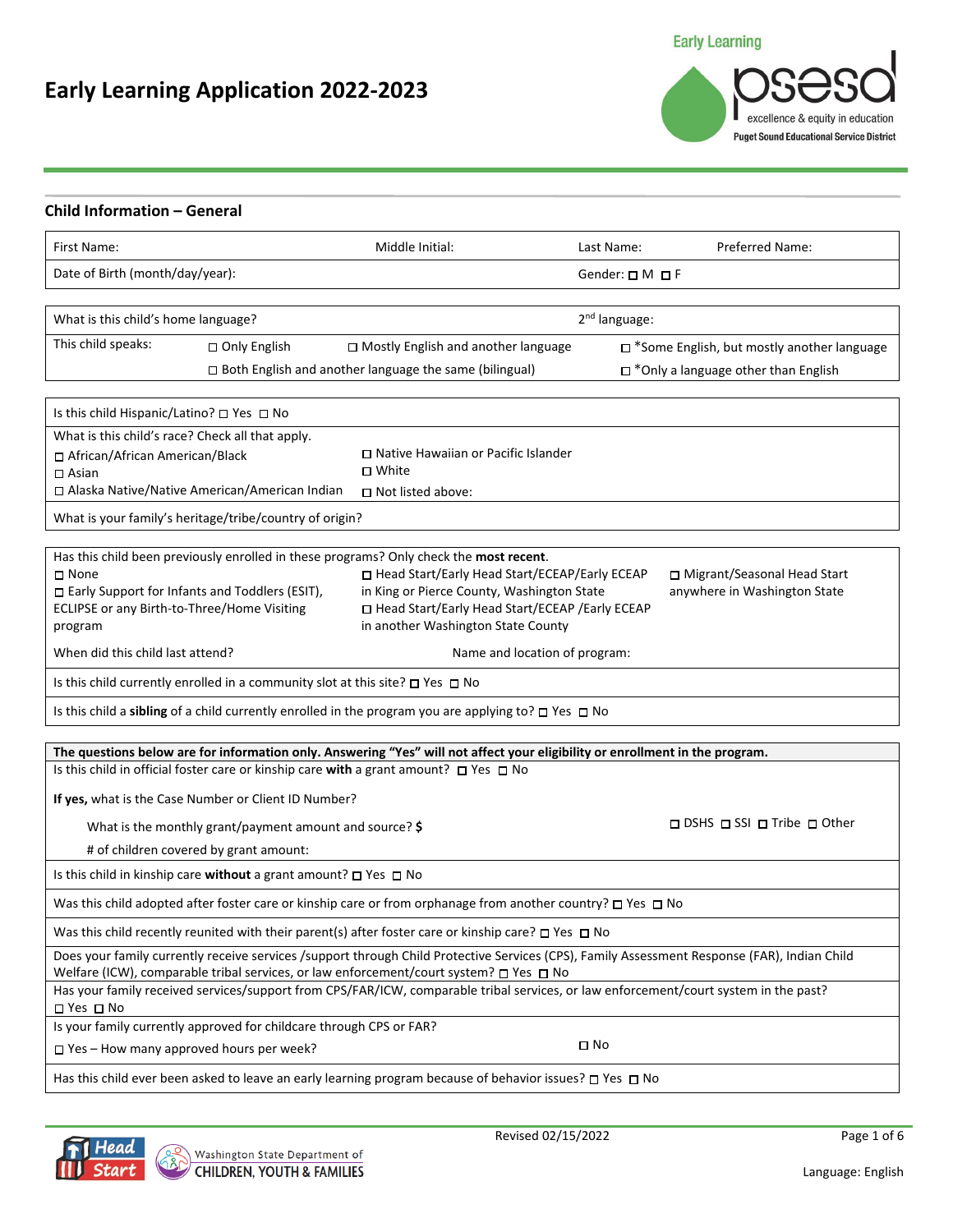### **Child Information – Health**

| Does this child have medical insurance? $\Box$ Yes $\Box$ No                                                                                                   |
|----------------------------------------------------------------------------------------------------------------------------------------------------------------|
| <b>If yes,</b> what type? $\Box$ Washington Apple Health/ProviderOne<br>$\Box$ Private Insurance<br>$\square$ Tribal<br>□ Military Medical Coverage            |
| Does this child have a regular doctor or medical clinic?                                                                                                       |
| $\Box$ Yes - Name of clinic/provider:<br>Name of medical professional:                                                                                         |
| $\square$ No                                                                                                                                                   |
| Did this child have a well-child exam within the last 12 months?                                                                                               |
| $\Box$ Yes – Date of last exam (month/day/year):                                                                                                               |
| □ Date Unknown<br>$\square$ No                                                                                                                                 |
|                                                                                                                                                                |
| Does this child have dental insurance? $\Box$ Yes $\Box$ No                                                                                                    |
| <b>If yes,</b> what type? $\Box$ Washington Apple Health/ProviderOne<br>$\Box$ Tribal<br>□ Military Dental Coverage<br>$\Box$ Private Insurance<br>$\Box$ ABCD |
| Does this child have a regular dentist or dental clinic?                                                                                                       |
| $\Box$ Yes - Name of clinic/provider:<br>Name of dental professional:                                                                                          |
| $\square$ No                                                                                                                                                   |
| Did this child have dental exam within the last 6 months?                                                                                                      |
| $\Box$ Yes – Date of last exam (month/day/year):                                                                                                               |

No Date Unknown

What is your child's immunization status?  $\Box$  Fully immunized  $\Box$  Exempt  $\Box$  Not fully immunized or exempt  $\Box$  Not sure

Does this child have a chronic health condition (may include mental health, asthma, cancer, diabetes, seizures, ADHD, autism, spina bifida, sickle cell disease, or life-threatening allergies)?  $\square$  Yes – Please describe: The health condition is considered:  $\square$  Severe  $\square$  Moderate  $\square$  Mild

No Has a Health Care Provider diagnosed this condition? Yes No

### **Child Information - Development**

| Do you have concerns about this child's health? $\Box$ Yes - check all that apply below $\Box$ No                                                                                                                |                  |                                                                  |  |  |
|------------------------------------------------------------------------------------------------------------------------------------------------------------------------------------------------------------------|------------------|------------------------------------------------------------------|--|--|
| $\Box$ Low birth weight (less than 5.5 lbs/5 lbs 8 oz.)<br>$\Box$ Preterm birth less than 37 weeks<br>$\Box$ Fine motor/gross motor<br>$\Box$ Hearing<br>$\Box$ Food intolerance/special diet -<br>$\Box$ Vision |                  | □ Drug/alcohol affected<br>$\Box$ Tooth pain/decay/bleeding gums |  |  |
|                                                                                                                                                                                                                  | Please describe: |                                                                  |  |  |
|                                                                                                                                                                                                                  |                  |                                                                  |  |  |

Does this child have a **current and active** Individual Education Plan (IEP) or Individual Family Service Plan (IFSP)?

Yes – Please provide a copy with your application.

No – Check if any of these apply:

My child has a diagnosed developmental delay or disability, has no IEP, **or** is being referred for evaluation. My child has a suspected developmental delay or disability.

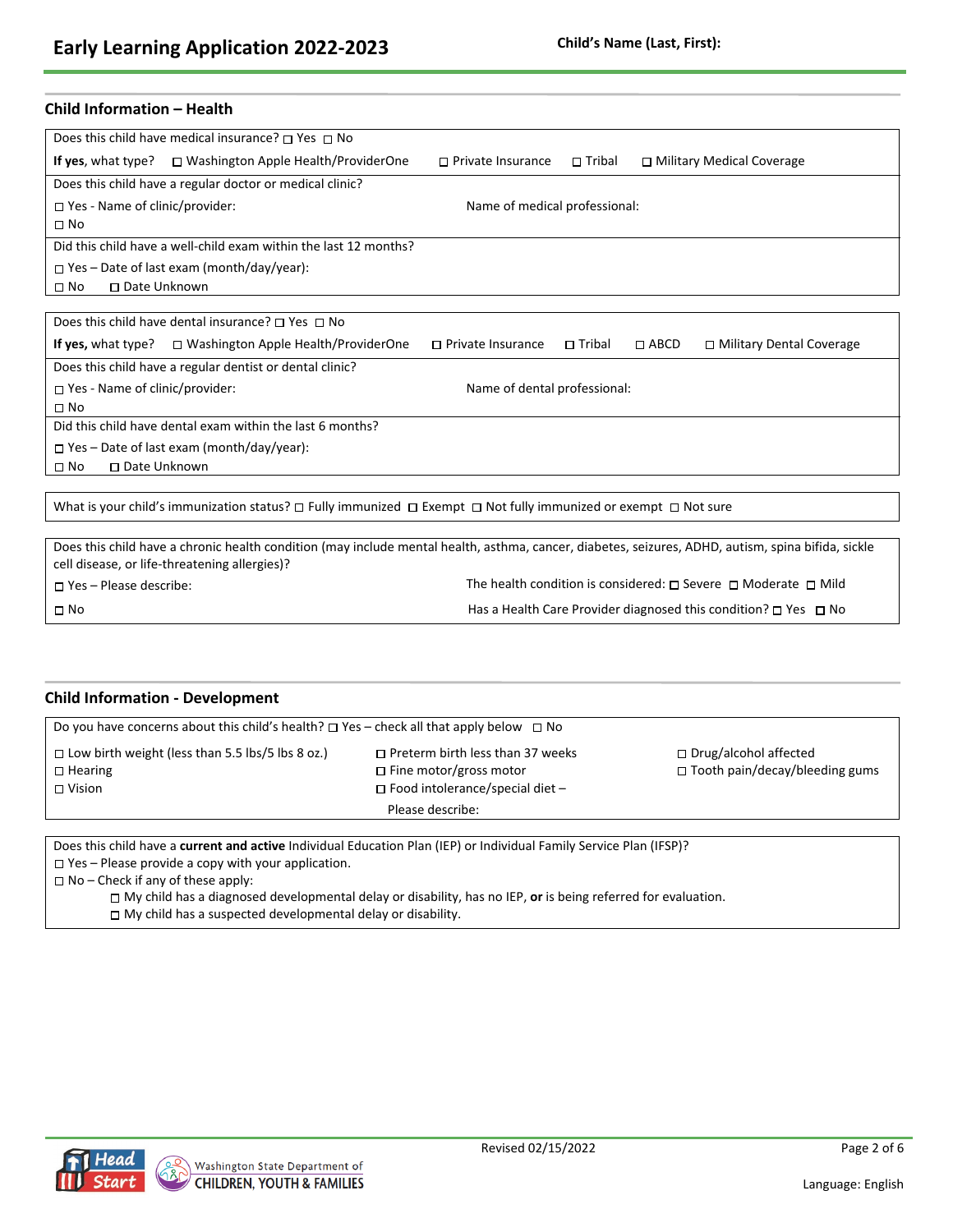### **Parent/Guardian Information**

This child lives with:

- One parent/guardian **(complete Parent/Guardian 1)**
- Two parents/guardians in the same household **(complete Parent/Guardian 1 & 2)**
- Two parents/guardians in two households **(complete Parent/Guardian 1 & 2)**

|                                                       | Parent/Guardian 1                                                      | Parent/Guardian 2                                                      |  |  |
|-------------------------------------------------------|------------------------------------------------------------------------|------------------------------------------------------------------------|--|--|
| Name                                                  |                                                                        |                                                                        |  |  |
|                                                       | □ Biological/Adopted/Stepparent                                        | □ Biological/Adopted/Stepparent                                        |  |  |
| Relationship to                                       | □ Foster Parent<br>□ Aunt/Uncle                                        | □ Foster Parent<br>□ Aunt/Uncle                                        |  |  |
| child                                                 | □ Grandparent<br>□ Other:                                              | $\Box$ Grandparent<br>□ Other:                                         |  |  |
| Gender                                                | $\Box$ M $\Box$ F $\Box$ Not specified                                 | $\Box$ M $\Box$ F $\Box$ Not specified                                 |  |  |
| Date of Birth<br>(month/day/year)                     |                                                                        |                                                                        |  |  |
| Address (include<br>City, State, Zip)                 |                                                                        |                                                                        |  |  |
| Phone                                                 | $\Box$ Home $\Box$ Cell $\Box$ Work                                    | $\Box$ Home $\Box$ Cell $\Box$ Work                                    |  |  |
| <b>Alternate Phone</b>                                | $\Box$ Home $\Box$ Cell $\Box$ Work                                    | □ Home □ Cell □ Work                                                   |  |  |
| Email                                                 |                                                                        |                                                                        |  |  |
| Were you under<br>age 18 when this<br>child was born? | $\Box$ Yes $\Box$ No $\Box$ N/A                                        | □ Yes □ No □ N/A                                                       |  |  |
| What language(s)<br>do you speak?                     |                                                                        |                                                                        |  |  |
| Do you need an<br>interpreter for this<br>language?   | □ Yes □ No                                                             | □ Yes □ No                                                             |  |  |
|                                                       | □ African/African American/Black                                       | □ African/African American/Black                                       |  |  |
|                                                       | $\Box$ Asian                                                           | $\Box$ Asian                                                           |  |  |
| What is your race?                                    | □ Alaska Native/Native American/American Indian                        | □ Alaska Native/Native American/American Indian                        |  |  |
| Check all that apply                                  | □ Native Hawaiian or Pacific Islander                                  | □ Native Hawaiian or Pacific Islander                                  |  |  |
|                                                       | □ White                                                                | □ White                                                                |  |  |
|                                                       | $\Box$ Not listed above:                                               | $\Box$ Not listed above:                                               |  |  |
|                                                       | $\square$ 6 <sup>th</sup> grade or less                                | $\square$ 6 <sup>th</sup> grade or less                                |  |  |
|                                                       | $\square$ 7 <sup>th</sup> to 12 <sup>th</sup> grade, no diploma or GED | $\square$ 7 <sup>th</sup> to 12 <sup>th</sup> grade, no diploma or GED |  |  |
|                                                       | □ High school diploma                                                  | □ High school diploma                                                  |  |  |
|                                                       | $\Box$ GED                                                             | $\Box$ GED                                                             |  |  |
| What is the <b>highest</b>                            | □ Some college/advanced training                                       | □ Some college/advanced training                                       |  |  |
| level of education<br>you completed?                  | □ College/professional certificate                                     | □ College/professional certificate                                     |  |  |
|                                                       | □ Associate degree                                                     | □ Associate degree                                                     |  |  |
|                                                       | □ Bachelor's degree                                                    | □ Bachelor's degree                                                    |  |  |
|                                                       | □ Master's or doctorate degree                                         | □ Master's or doctorate degree                                         |  |  |
|                                                       | □ None                                                                 | □ None                                                                 |  |  |

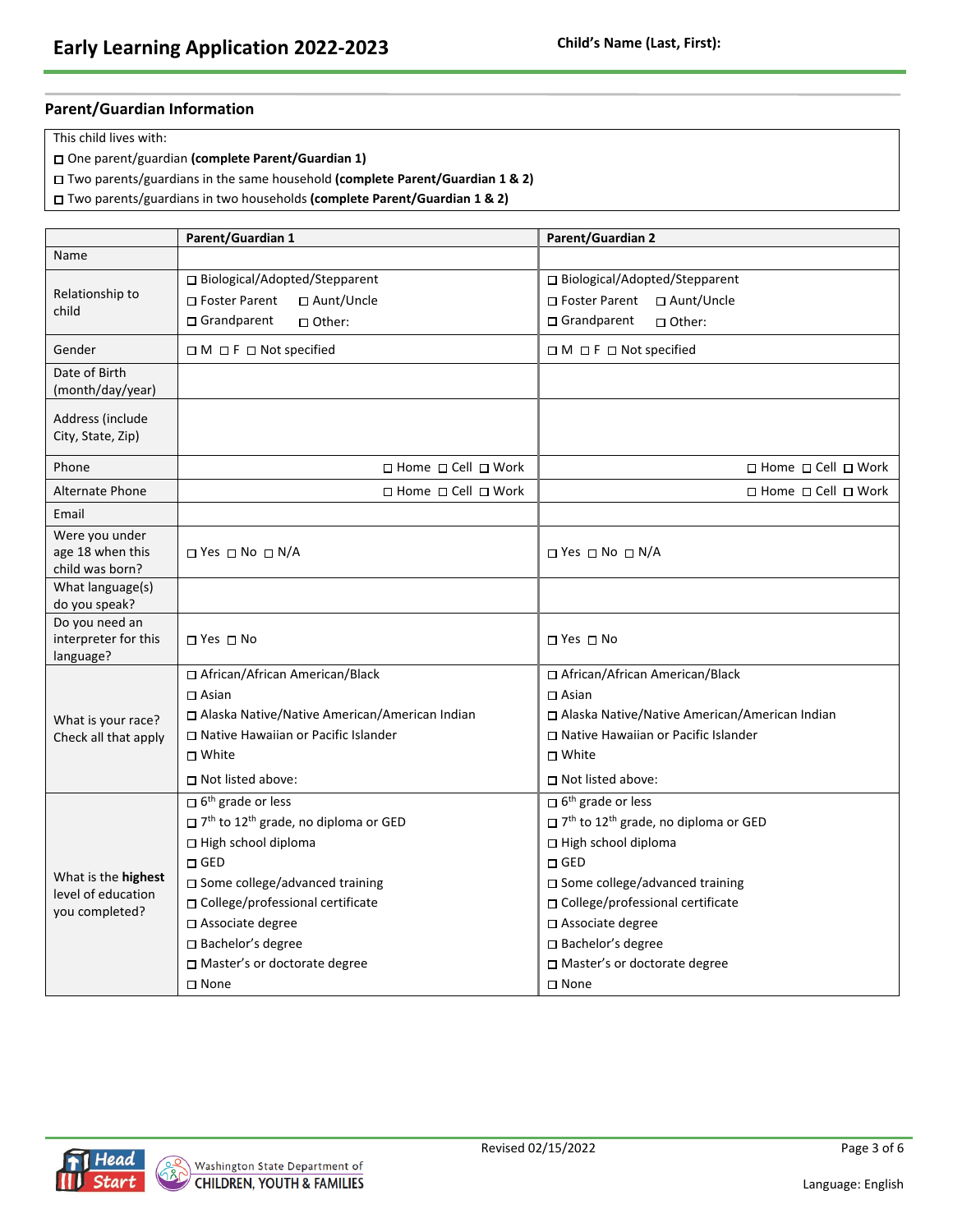## **Early Learning Application 2022-2023 Child's Name (Last, First):**

|                                                    | Parent/Guardian 1                                                                             | Parent/Guardian 2                                                                             |
|----------------------------------------------------|-----------------------------------------------------------------------------------------------|-----------------------------------------------------------------------------------------------|
|                                                    | $\Box$ Yes – How many hours per week (including travel)?                                      | $\square$ Yes - How many hours per week (including travel)?                                   |
| Are you currently<br>employed?                     | Employer name & phone #:                                                                      | Employer name & phone #:                                                                      |
|                                                    | $\Box$ No                                                                                     | $\Box$ No                                                                                     |
|                                                    | $\Box$ No, retired or disabled                                                                | $\Box$ No, retired or disabled                                                                |
|                                                    | □ Seasonal                                                                                    | $\square$ Seasonal                                                                            |
|                                                    | $\Box$ Yes – How many hours per week (including class                                         | $\Box$ Yes – How many hours per week (including class                                         |
|                                                    | time, study time, travel)?                                                                    | time, study time, travel)?                                                                    |
| Are you currently in<br>job training or<br>school? | School name & major/goal:                                                                     | School name & major/goal:                                                                     |
|                                                    | $\Box$ No                                                                                     | $\square$ No                                                                                  |
| Are you in an                                      | $\Box$ Yes – Describe the activity and the number of approved                                 | $\square$ Yes - Describe the activity and the number of approved                              |
| approved WorkFirst                                 | hours per week:                                                                               | hours per week:                                                                               |
| activity?                                          | $\Box$ No                                                                                     | $\Box$ No                                                                                     |
|                                                    | $\Box$ Yes, current service member                                                            | □ Yes, current service member                                                                 |
| Are you or have<br>been in the U.S.                | $\Box$ Yes, currently deployed or have been in the last 12<br>months/for a total of 19 months | $\Box$ Yes, currently deployed or have been in the last 12<br>months/for a total of 19 months |
| military?                                          | □ Yes, veteran                                                                                | □ Yes, veteran                                                                                |
|                                                    | $\Box$ No                                                                                     | $\Box$ No                                                                                     |

### **Family Concerns**

| Please check areas of concern that you have for yourself/family in your household.               |                                                                                            |                                                                 |  |  |  |
|--------------------------------------------------------------------------------------------------|--------------------------------------------------------------------------------------------|-----------------------------------------------------------------|--|--|--|
| $\Box$ Household member has a disability or has a                                                | $\Box$ Family is socially isolated, with complete or                                       | $\Box$ Recent immigrant/refugee (past 5 years)                  |  |  |  |
| chronic physical or mental health condition                                                      | near-complete lack of contact with others                                                  | $\Box$ Child's parent/guardian is incarcerated                  |  |  |  |
| and is:<br>$\Box$ Unable to engage in                                                            | $\Box$ Child's parent/guardian concern for getting<br>or keeping a job                     | $\Box$ Loss of a parent (death, abandonment, or<br>deportation) |  |  |  |
| work/school/family life                                                                          | $\Box$ Family has legal concerns                                                           | $\Box$ Child's parents/guardians divorced or                    |  |  |  |
| $\Box$ Somewhat able to engage in<br>work/school/ family life                                    | $\Box$ Child has a family member who attended<br>Indian Boarding School                    | separated during child's life                                   |  |  |  |
|                                                                                                  |                                                                                            | $\Box$ Family previously homeless (in the last 12               |  |  |  |
| $\Box$ Mostly able to engage in<br>work/school/family life                                       | $\Box$ Child's parent/guardian is a migrant or                                             | months)                                                         |  |  |  |
|                                                                                                  | seasonal worker with more than half of family                                              | $\Box$ Family concerns with housing                             |  |  |  |
| $\Box$ Child's parent/guardian has learning<br>difficulties, no disability                       | income coming from agricultural work                                                       |                                                                 |  |  |  |
|                                                                                                  | $\Box$ Parent and child moved to engage in<br>traditional cultural practices or employment |                                                                 |  |  |  |
| $\Box$ Household domestic violence (past or<br>current), including in utero                      | (seasonal or temporary in agricultural or                                                  |                                                                 |  |  |  |
| $\Box$ Household drug/alcohol issues or substance<br>abuse (past or current), including in utero | fishing)                                                                                   |                                                                 |  |  |  |

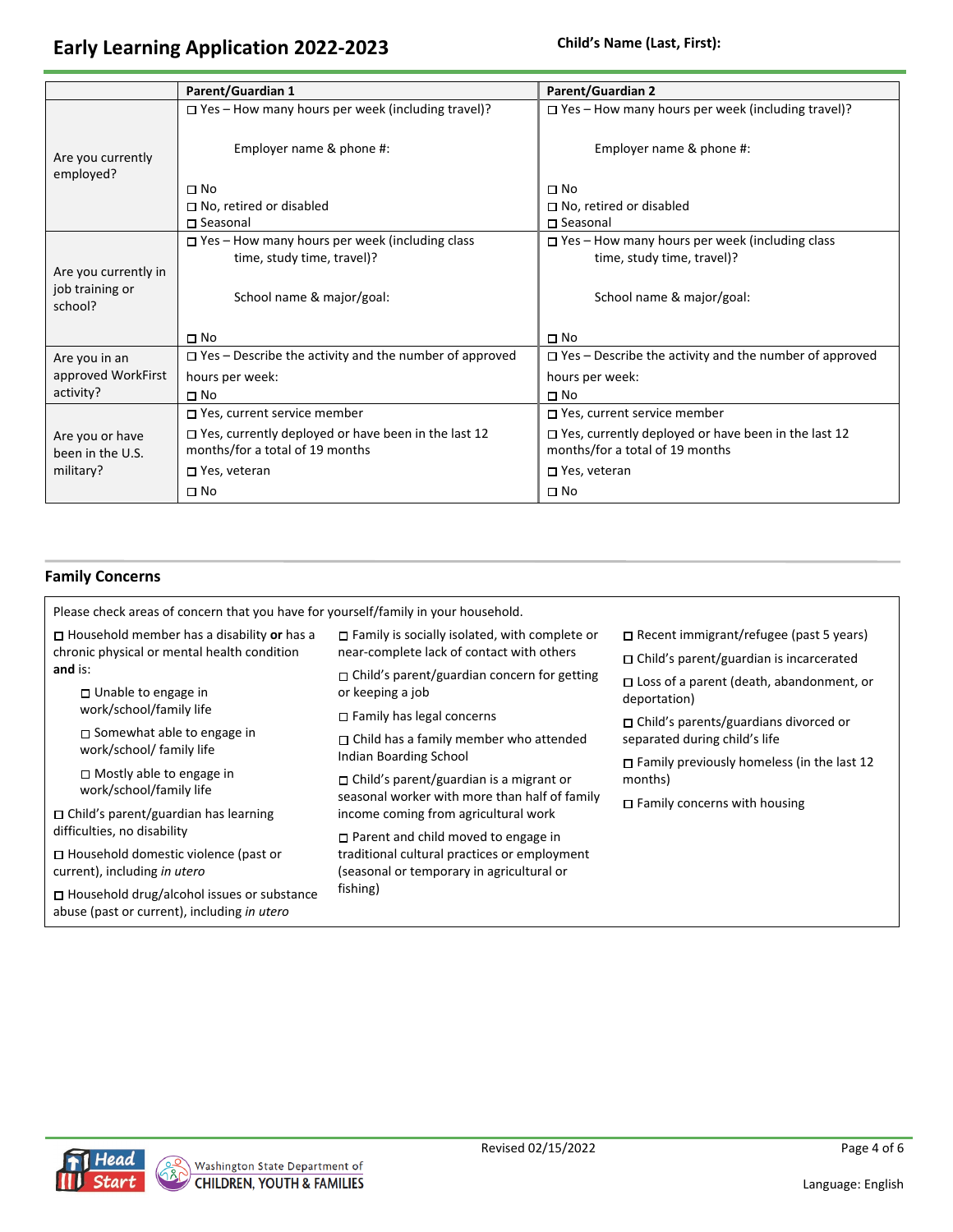### **Family Living Situation**

Does this household receive subsidized housing such as a housing voucher or cash assistance for housing?  $\Box$  Yes  $\Box$  No

|                                                                                               | What is your family's current housing situation? The McKinney-Vento Act provides services and supports for children and youth experiencing<br>homelessness. Your answers may help us determine the services your child may be eligible to receive.          |
|-----------------------------------------------------------------------------------------------|-------------------------------------------------------------------------------------------------------------------------------------------------------------------------------------------------------------------------------------------------------------|
| $\Box$ Own                                                                                    | $\Box$ In someone else's house or apartment with another family:                                                                                                                                                                                            |
| $\Box$ Rent                                                                                   | $\Box$ By choice (e.g., to share responsibilities, to be close to family, etc.)                                                                                                                                                                             |
| $\Box$ In a motel<br>$\Box$ In a shelter<br>$\Box$ A car, park, campsite, or similar location | $\triangleright$ $\square$ Due to loss of housing, economic hardship, or similar reason<br>$\Box$ Transitional Housing<br>$\Box$ Moving from place to place/couch surfing<br>$\Box$ In a residence with inadequate facilities (no water, heat, electricity) |
| $\Box$ Other – Please describe:                                                               |                                                                                                                                                                                                                                                             |

#### **Family Income and Family Size**

Check all that apply if you, this child, or another person living in your home related to you by blood, marriage, or adoption receive these types of Public Assistance.

 $\Box$  SSI for disability received by:  $\Box$  Child  $\Box$  Parent/Guardian  $\Box$  Other – Relationship to child:

Temporary Assistance for Needy Families (TANF) cash

Check all that apply if your family receives the following:

O Child-only TANF O WorkFirst O Working Connections Child Care subsidy O SNAP O WIC

Were you referred to this program by an agency?  $\Box$  Yes - Name:  $\Box$  No

| Please list additional people living in this child's primary household below, not including yourself or this child. |                  |                 |                            |                                  |
|---------------------------------------------------------------------------------------------------------------------|------------------|-----------------|----------------------------|----------------------------------|
| Name (First and Last)                                                                                               | <b>Birthdate</b> | Relationship to | Do you financially support | Is this person related to you by |
|                                                                                                                     | (month/day/year) | child           | this person?               | blood, marriage, or adoption?    |
|                                                                                                                     |                  |                 | $\Box$ Yes $\Box$ No       | $\square$ Yes $\square$ No       |
|                                                                                                                     |                  |                 | $\square$ Yes $\square$ No | $\square$ Yes $\square$ No       |
|                                                                                                                     |                  |                 | $\Box$ Yes $\Box$ No       | $\Box$ Yes $\Box$ No             |
|                                                                                                                     |                  |                 | $\Box$ Yes $\Box$ No       | $\square$ Yes $\square$ No       |
|                                                                                                                     |                  |                 | $\Box$ Yes $\Box$ No       | $\square$ Yes $\square$ No       |
|                                                                                                                     |                  |                 | $\Box$ Yes $\Box$ No       | $\square$ Yes $\square$ No       |
|                                                                                                                     |                  |                 | $\Box$ Yes $\Box$ No       | $\square$ Yes $\square$ No       |
|                                                                                                                     |                  |                 | $\Box$ Yes $\Box$ No       | $\square$ Yes $\square$ No       |
|                                                                                                                     |                  |                 | $\Box$ Yes $\Box$ No       | $\square$ Yes $\square$ No       |
|                                                                                                                     |                  |                 | $\Box$ Yes $\Box$ No       | $\square$ Yes $\square$ No       |

What is the **total number** of family members living in your home, including yourself and this child?

What is your **total estimated** household income for the last calendar year or the last 12 months?